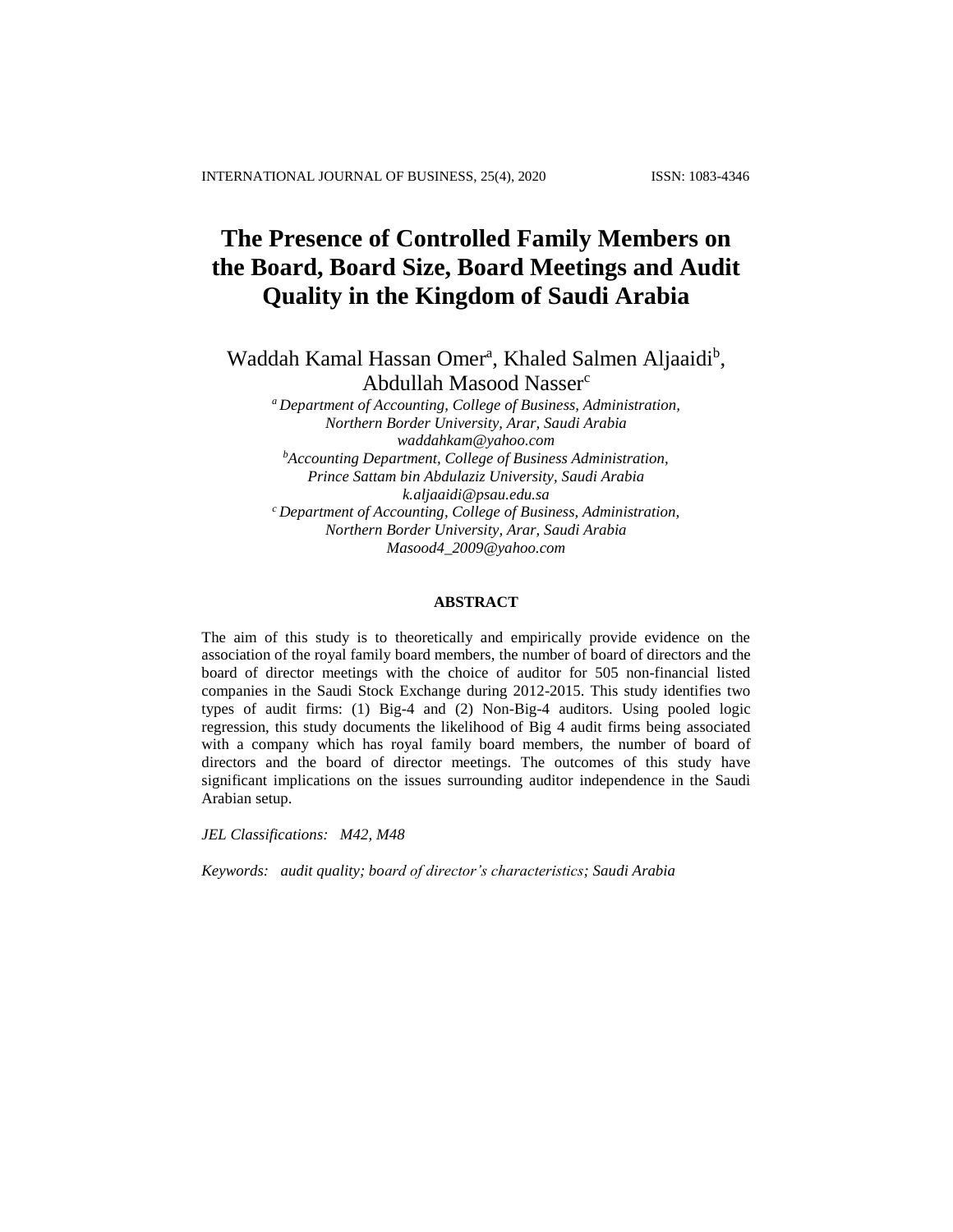## **I. INTRODUCTION**

In recent times, there is increasing receptiveness for and reconciliation of Saudi Arabia with the worldwide economy, which has created push-and-draw factors that are aiding in the change of the institutional structure, pushing new regulations in the financial, accounting and auditing domains and improving the corporate governance codes. To regulate the auditing profession, Saudi Arabia has enacted external audit laws (e.g., Hawkamah and IFC, 2008; Harabi, 2007; Al-Basteki, 2000; Shuaib, 1999; Arnett and Danos, 1979). Consequently, post the current advancements, Saudi Arabia is recognized as an attractive business environment for local and international investors (e.g., Gulf Base, 2009; Al-Shammari *et al.*, 2008; Al-Hussaini and Al-Sultan, 2008; Bley and Chen, 2006). There has been a surge in enthusiasm within Saudi Arabia about issues around auditor choice decision, which has resulted in expanded demand for the auditing services, thus, prompting a relative move in the cost and demand parameters of the audit service market and resulting in aggressive competition. The regulatory booms in the Saudi economy and the expanded demand for audit services come with a few concerns. In the history of Saudi Arabia, only three reported cases of auditor breach have been accounted for (e.g., Asiri, 2008; Al-Shammri *et al.*, 2008). Al-Shammari *et al*. (2008) indicated that this circumstance does not mirror a decent practice about the audit function. These behavioral practices in the Saudi audit market affect the structure in which audit services are demanded. Additionally, it is contended that the connection between legal origin and financial arrangements in Saudi Arabia mirrored the impact of the role and/or the nature of political framework and its national governance. Besides this, Saudi Arabia is still experiencing a humble enforcement of direction and competition policies and a predominance of three groups of investors, namely: government and its agencies, families, and institutions. This is an aftereffect of the weak investor protection and the non-existence of all around created markets for corporate control (e.g., Chahine and Tohme, 2009; Omran *et al*., 2008; Hawkamah and IFC, 2008; Harabi, 2007). Under these conditions, agency problems in all probability will emerge between majority and minority shareholders.

The abovementioned worries concerning the audit function, particularly the procedure of auditor choice, raise question marks. One imperative issue about the process of auditor choice is that it varies among different corporations (e.g., Knechel, 2001; Hermanson *et al*., 1994; Abdel-Khalik, 1993). To some degree, given the distinctions between regulatory structures and audit markets among countries, it can be contended that such distinctions can explain a different process of auditor choice. This infers companies are proficient to demonstrate their inclinations towards particular auditors, wherein these inclinations are diverse and can be arranged into broad patterns (e.g., Francis, Maydew, and Sparks, 1999). However, there is very little information accessible around the thought process in how a company selected one auditor over another (e.g., Knechel, 2001).

There is a considerable number of auditor choice studies (e.g., Che Ahmad *et al*., 2006; Hudaib and Cooke, 2005; Woo and Koh, 2001; Beasley and Petroni, 2001; Abbott and Parker, 2000; Lennox, 2000; DeFond, 1992; Johnson and Lys, 1990; Francis and Wilson, 1988; Schwartz and Menon, 1985; Palmrose, 1984b). These studies have been portrayed as takes after: (1) They have been vigorously carried out on countries with an Anglo-Saxon enactment, for example, U.S and U.K, and they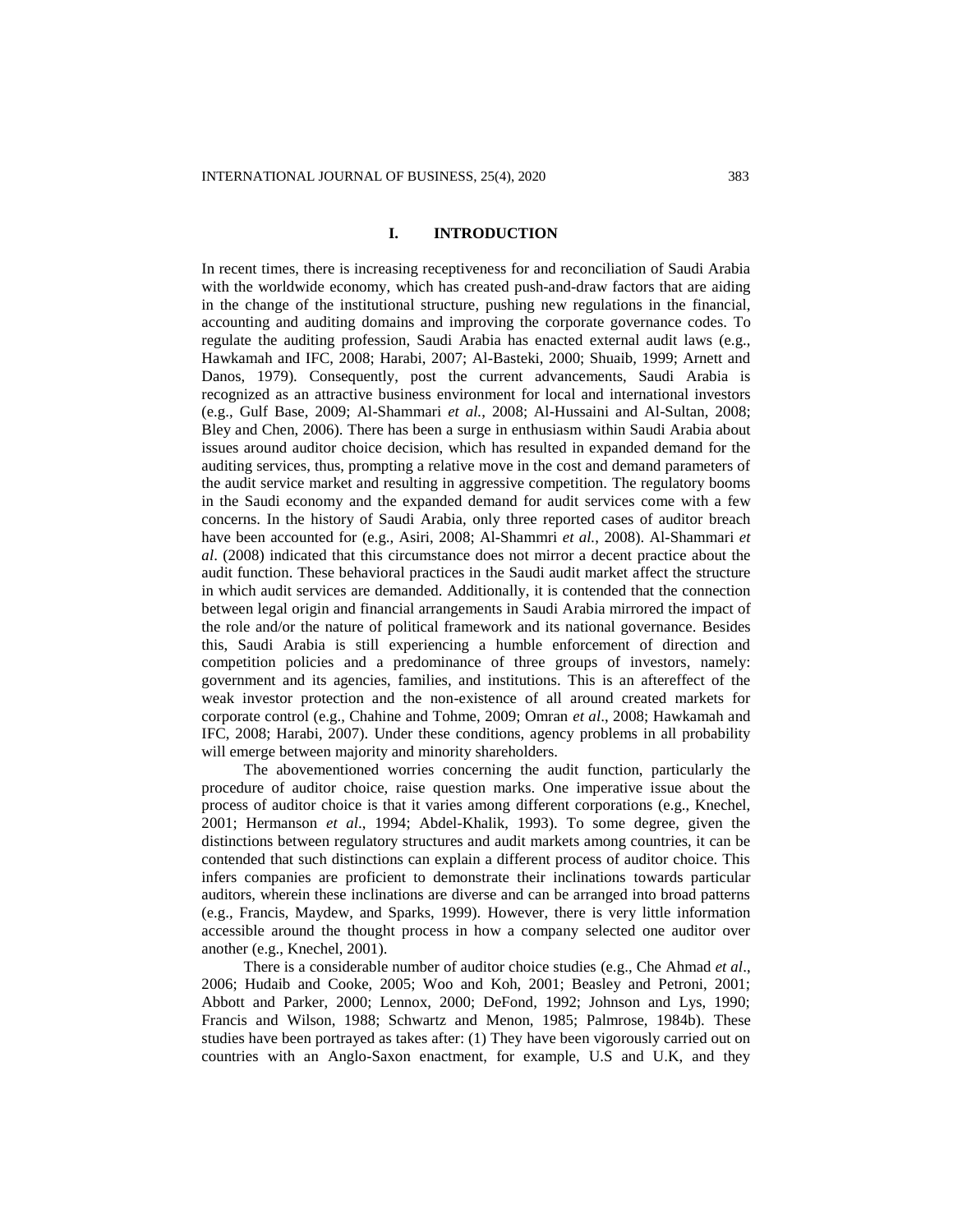intensely consider the agency theory. This impressive consideration has been given to those countries conceivably because of the way that they have comparable auditor environment and developed capital markets. (2) Contradictory and inconclusive results have been found by the past research on auditor choice (e.g., Anderson, Stokes and Zimmer, 1993; Knapp and Elikai, 1988; Eichenseher and Shields, 1989; Schwartz and Menon, 1985). In the most-wide sense, it is difficult to construe from the body of the past research, investigated on the auditor choice, the more imperative factors behind the changes in auditors and their selections (e.g., Lindah, 1994; Anderson, Stokes and Zimmer, 1993). Imperatively, there is no single factor or single cluster of organizational and environmental factors shaping the ideal determinants of an auditor choice decision (e.g., Ginsberg and Venkatraman, 1985). Wallace (1984) demonstrates that there is trouble in arranging the potential factors affecting the auditor choice decision in light of the underlying theories. This is the situation due to: (1) the deficiency of the underlying theories identified with the auditor choice, and (2) the existing overlap between theories.

The clashing and uncertain results are confirmed by the earlier studies on auditor choice, the lack of auditor choice researches looking into Saudi Arabia, the vagueness in the low-announced quantities of auditor outrages and lack of qualified audit reports in Saudi Arabia. The current incremental improvements that have been suggested to the Saudi audit market, the increasing demand for audit services, the distinctive national setting of Saudi Arabia as far as audit markets are concerned, institutional components, diverse levels of investor protection, legal enforcement, ownership structure and culture create the motivation for exploring the auditor choice decision in the Saudi Arabian setting. Many issues remain unclear about the audit market in Saudi Arabia. There has been little consideration for the auditor choice studies in Middle East, specifically in the Saudi setting. However, to the best of the researcher's awareness, no empirical investigations exists, that enables decisive judgments on selection of auditors in Saudi companies. Supporting this, Meyer (2006) contends that management research should carefully consider societies, legal frameworks, geographies, and industry structures. Abdul Rahman and Mohamed Ali (2006) demonstrate that disclosure and accounting are a component of the country's social legacy and qualities, which affect the mentality towards business-related misrepresentation. One imperative viewpoint about Saudi context is the domination of royal family members in publicly held corporations. They hold roughly 10 percent of all boardrooms in listed corporations. It is worth to mention that more than US\$ 240 billion of investment is owned by the Arabian royal families in terms of ownership is in listed companies. Thus, this indicates towards a better sovereign wealth fund and government institutions (Zawya, 2013; Alzahrani and Che-Ahmad, 2015). Alshammari (2014) indicates that royal family ownership is a special classification of dominant ownership type that combines wealth with political power and access to information thus affecting the nature of a company's governance. Hussain, Islam, Gunnasekaran and Maskooki (2002) report that the high-class status of royal family members gives them access to insider information around investee corporations in a noticeable manner, and they can greatly influence the decision-making process. Consequently, the boardrooms with several royal family members may hone an effective impact power over the other members' actions and views (Clark, 2004). Further, they could administer the management to deliberately reduce the capability of wrongdoing and poor management (Al-Ghamdi and Rohdes, 2015). Empirically,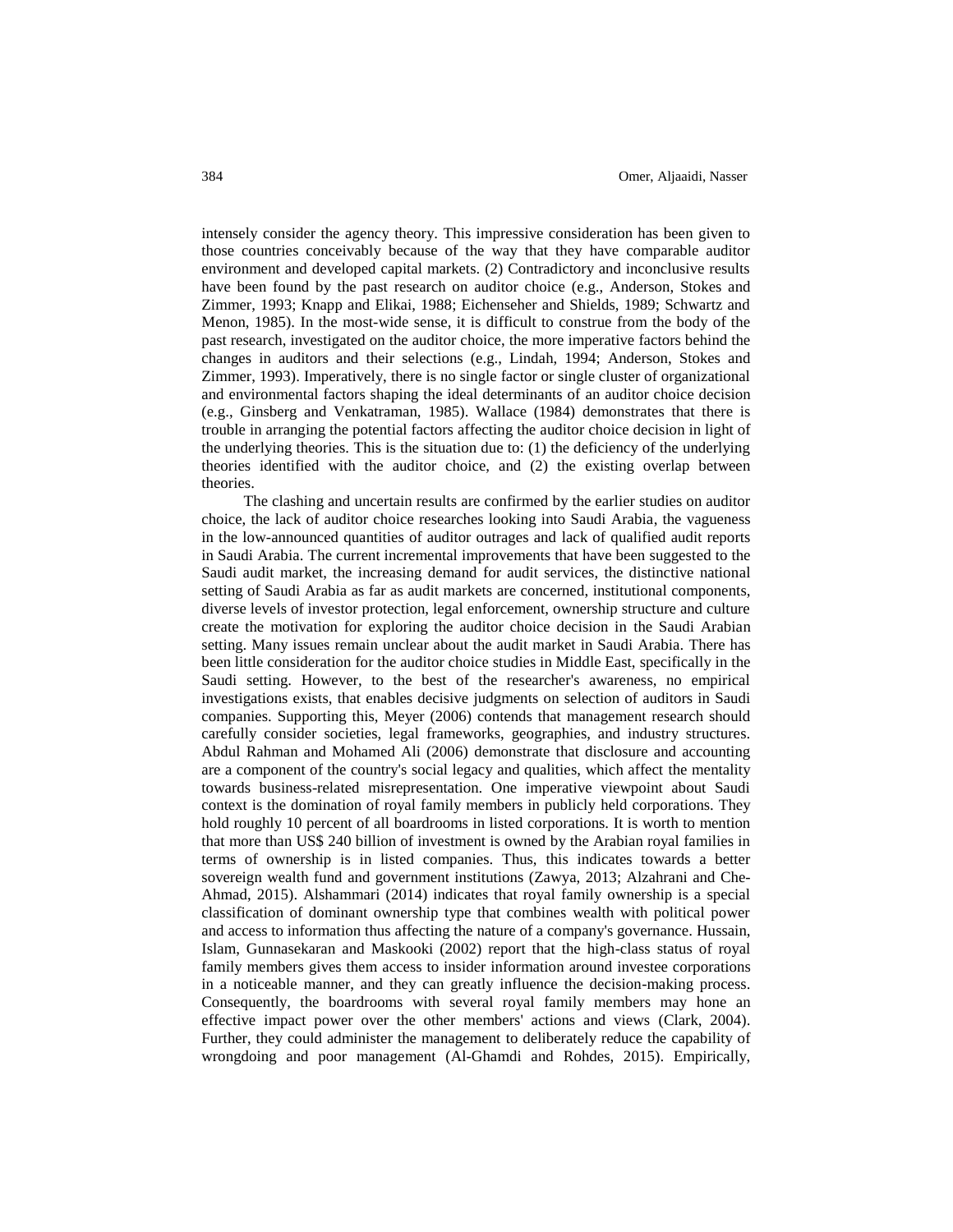Alzahrani and Che-Ahmad (2015) find a positive and significant association between the presence of royal family members on the board and the performance of the firm in Saudi Arabia. Therefore, the presence of royal family members in boardrooms may prompt a variety in the demand for audit services. Specifically, no historical and empirical research examined the relationship of royal family presence on the board of directors with the choice of auditor choice in Saudi Arabia. In addition, past research focused on board size and meetings with auditor quality have brought about inconclusive and conflicting results (Beasley and Petroni, 2001; Chen and Zhou, 2007; Lee *et al*., 2004).

Therefore, the objective of this study is to provide theoretical and empirical evidence on the determinants influencing companies in making their decisions of auditor choice in Saudi Arabia. The remainder of the paper is organized as follows. Section II discusses the literature review and the hypotheses development. Section III describes the research methodology. The results and discussions have been highlighted in Section IV. The final section provides conclusions and implications.

# **II. LITERATURE REVIEW AND DEVELOPMENT OF HYPOTHESES**

Considering the recommendation of agency theory, distinctive qualities of top managers may clarify the variety in audit quality demand. Past research found that board of directors are the most elevated and expert authority within the organizational level that is mindful to work towards the greatest good of investors, to shield these premiums and to battle against nonqualified management (Siala *et al*., 2009). Further, the board of directors represents the regular apex of the decision-making system in corporations and are marked with a low-monitoring mechanism over management (Fama and Jensen, 1983). Shareholders appoint their choice control rights over boards as a more effective method for endorsing and monitoring managerial decisions and controlling the management. This ends up as noticeable fundamental for the board of directors to guarantee that investors' interests are protected (Fama and Jensen, 1983). As indicated by Hawkamah and IFC survey of 2008, around 49% of corporations in MENA region (i.e., GCC) consider the obligation regarding corporate governance arrangements in the board are in accordance with good practices. All things considered, the part of the board's role is frequently misunderstood in the MENA region. As indicated by the survey, 89.9% of MENA banks and public corporations expressed that the board and not the management was in charge of setting up corporate goals, which is in opposition to the best practice that management develops and the board reviews and guides corporate strategy. The board fulfills two capacities: monitoring management and providing with master exhortation. The two capacities infer that the board assumes a part in the auditor choice decision (Houqe and Zijl, 2008; Yatim et al., 2006). Therefore, the board of directors can substantially influence the decision of auditor choice. According to the same survey, 36% of the listed companies in MENA countries (i.e., GCC) indicated that the selection of the external audit firm is a competence of the board.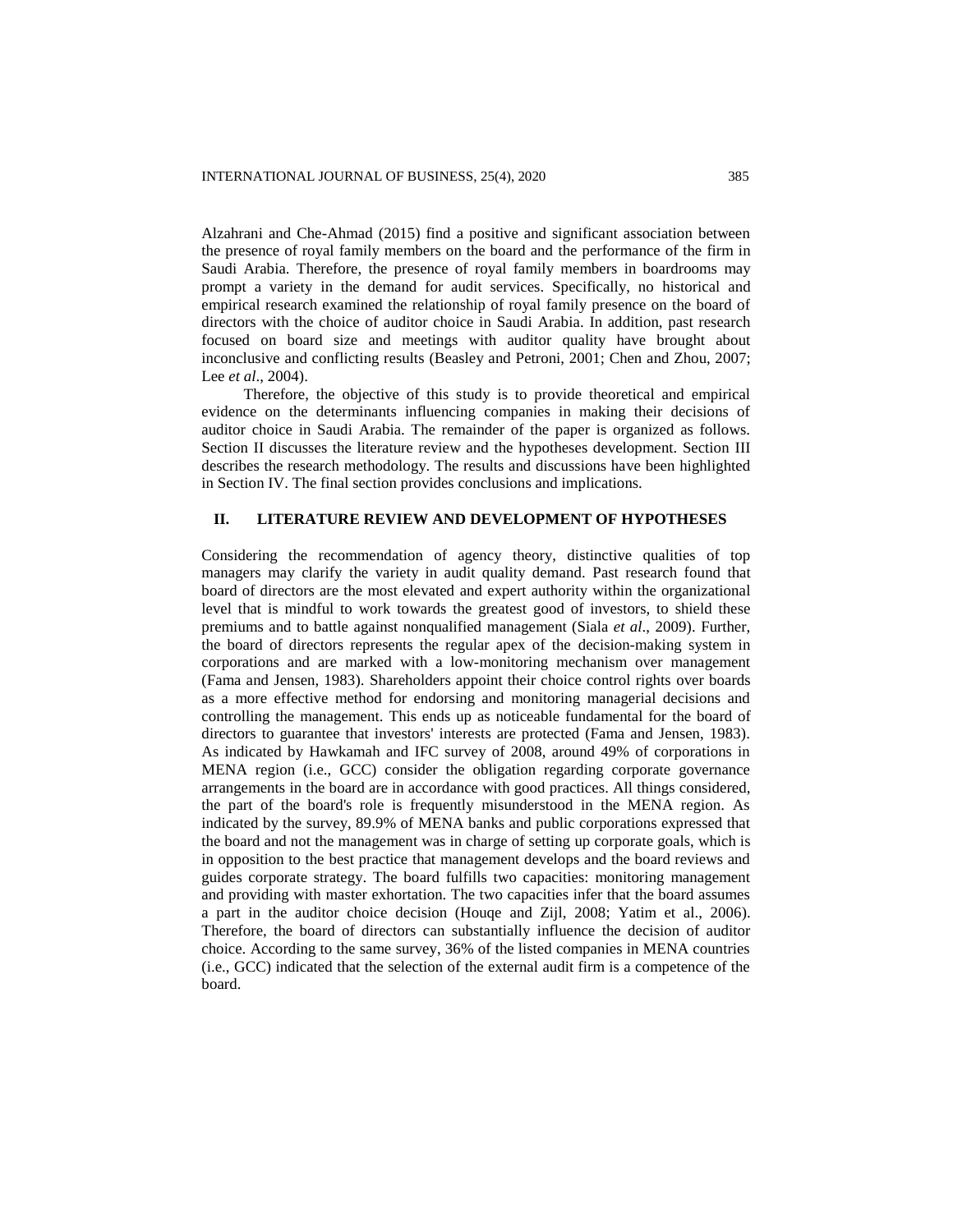# **A. Controlled Family Members**

There are different classifications to monitor the options for auditor choice or supplements to it (Dupoch, 1984). The substitution affect suggests corporate governance mechanisms have alternatives for each other. Especially, governance mechanisms are substitutable which demonstrates that substitution hypothesis may fundamentally foresee audit quality, where monitoring through the substitution of high external audit quality with internal governance devices so lesser audit quality winds up being plainly recognized. For instance, the demand for higher audit quality might be decreased because of the presence of dynamic audit committee and formal internal audit divisions. Accordingly, members from the royal families are good monitors imposed into the companies' managements as both taking the role of decision makers and owners who may substitute the external monitoring device of demanding highquality auditors. Abdul Rahman and Mohamed Ali (2006) document the cultural heritage and qualities influences the financial disclosure and accounting profession, which in turn may affect the perceptions towards financial frauds. In the Middle East region (e.g., Saudi Arabia), it is common in the business market of Saudi Arabia to find the domination of royal families over an important firm. They dominate more than US \$240 billion of investment out of US \$319 billion in the publicly listed companies in Saudi Arabia. Furthermore, the royal family members obtain more than 10% of the board seats (Zawya, 2013; Alzahrani and Che-Ahmad, 2015). Importantly, the royal family members may have powerful impact on the actions and views of others in terms of how things should be done and consequently may reduce the potential of wrongdoing and poor management (Clark, 2004; Al-Ghamdi and Rohdes, 2015). Alshammari (2014) indicates that royal family ownership is a special classification of dominant ownership type that combines wealth with political power and access to information within the nature of a company's governance. Hussain, Islam, Gunnasekaran and Maskooki (2002) report that the high-class status of the royal family members gives them access to insider information of investee corporation in a noticeable manner and that they can greatly practice an influence on the decisionmaking process. An empirical piece of evidence provided by Alzahrani and Che-Ahmad (2015) indicates that the existence of royal family members on the board creates positive impact on the firm's performance.

Based on the substitution hypothesis, the existence of royal family members as a powerful monitoring device with wealth, political power and access to information impact nature of a company's governance and may substitute the demand for external monitoring device of external auditors. To the best of the researchers' knowledge, an empirical research linking the existence of royal family members with audit quality in Saudi context does not exist. There is still ambiguity on the ground about such an association. Therefore, the current study examines the existence of royal family members on the board of directors to encapsulate its impact on the auditor choice in Saudi context. The foregoing discussions are summarized while expecting a negative association between royal family members sitting on the board of directors and audit quality. The testable hypothesis is stated in a direct form as follows:

*Hypothesis 1: Ceteris paribus, there is a negative association between controlled family members on the board of directors and audit quality.*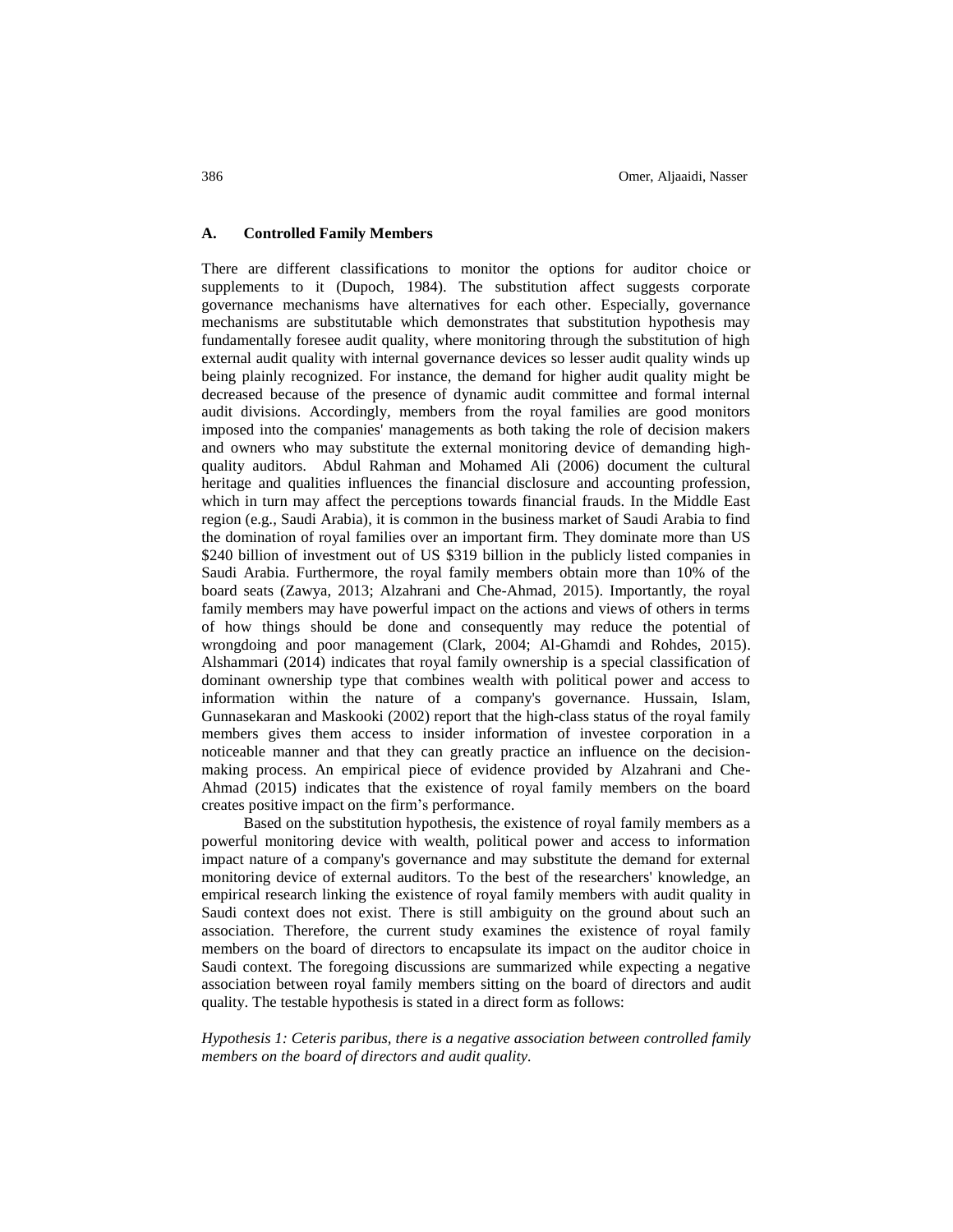## **B. Board of Directors' Size**

Abdul Rahman and Mohamed Ali (2006) document that members on the board have different abilities or experiences. They have the propensity of enhancing the monitoring of the board and decreasing the degree to which the earnings management takes place or has impact. Chen and Zhou (2007) find that companies with large board members dismissed Andersen earlier and chose Big 4 successor auditor. Connecting board size with auditor choice decision, Beasley and Petroni (2001) find an insignificant relationship between board size and industry-specialist auditor.

The studies empirically linking auditor choice decision with board size are few and have come to inconclusive and contradicting results. In this way, the present study examines the number of the board of directors with the auditor choice in Saudi setting. The foregoing discussions are summarized in expecting a positive association between board size and audit quality. The testable hypothesis is stated in a direct form as follows:

*Hypothesis 2: Ceteris paribus, there is a positive association between board of directors' size and audit quality.*

# **C. Board of Directors' Meetings**

Number of board meetings and the behavior of each board member in the meeting room is in general, a meeting, which incorporates distinctive factors; for example, encompassing the following gatherings: mindfulness, support amid meetings, readiness before meetings, and post-meeting follow-up). The only publicly observable factor of the board meetings is the number of meetings conducted during the year, found in the annual reports. As indicated by Carcello *et al*. (2002), in issues of financial related detailing process, board activities power of board activities is as they add to the viability of its oversight capacities.

Vafeas (1999) highlights that because of the advisory part the load up meeting time can acquire and change the adequacy of a load up so they can practice their fundamental role for better management and simple access to get information that will prompt for more compelling monitoring. Byrne (1996) and Lipton and Lorsch (1992) report that if the board members want to offer a benefit to shareholders' meeting, they will probably play out their responsibilities. Adams and Ferreira (2007) and Yatim *et al*. (2006) report that a board that exhibits a persistence in releasing its oversight duty is probably going to improve levels of oversight within the financial reporting process. With respect to the board meetings in auditor choice studies, Lee *et al*. (2004) finds an insignificant association between the board meetings and auditor change. As indicated by Hawkamah and IFC survey of 2008, 60% of public corporations in MENA region (i.e., GCC) successfully met on a quarterly premise, and just 15% met between 6 to 9 times each year.

Due to the lack of empirical research on the association of auditor choice with board of directors' meetings and the ambiguity circumstance of such relationship in Saudi Arabia, the current study examines the board of directors' meetings with audit quality in Saudi context. The foregoing discussions are summarized in expecting a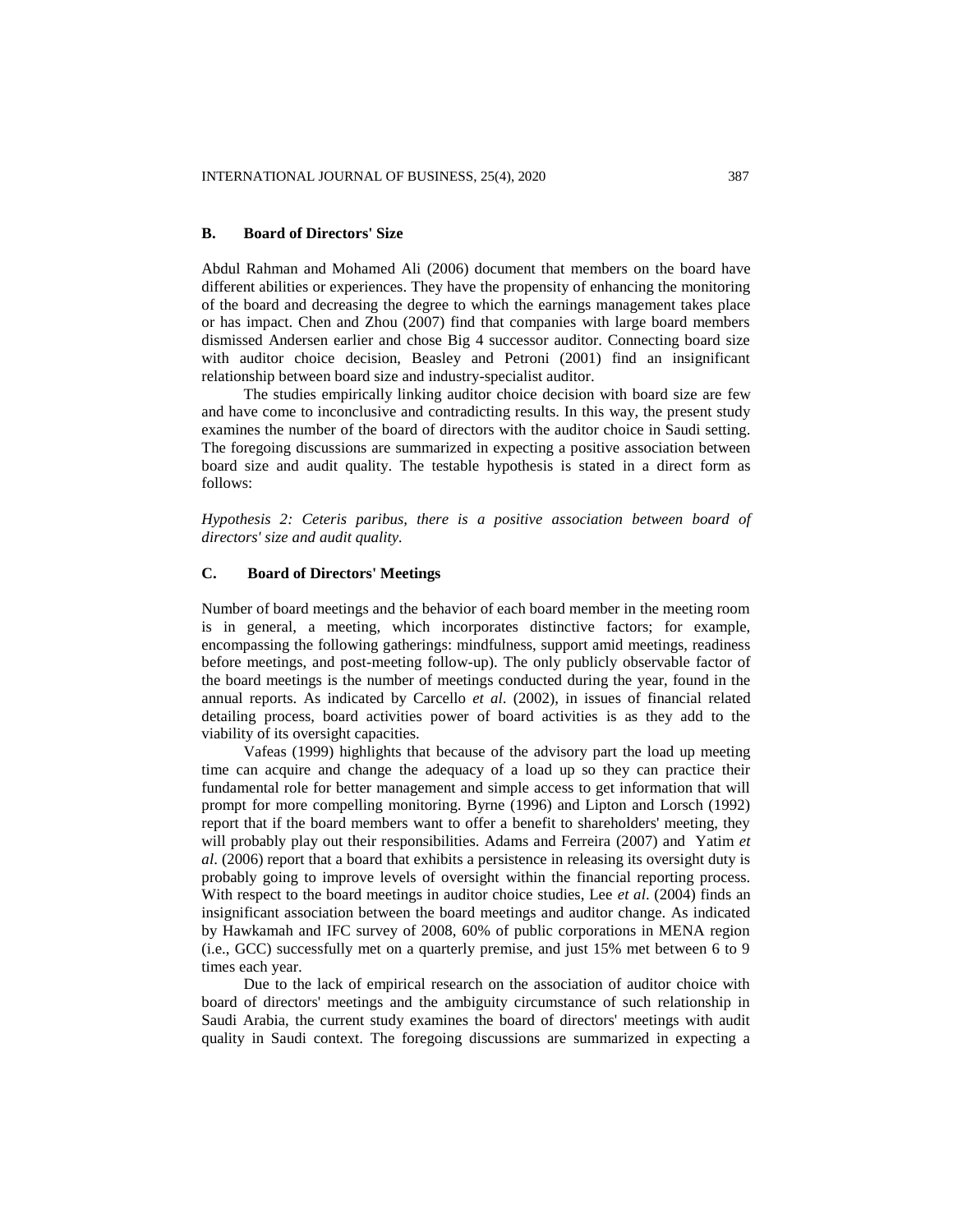positive association between board size and audit quality. The testable hypothesis is stated in a direct form as follows:

*Hypothesis 3: Ceteris paribus, there is a positive association between board of directors' meetings and audit quality.*

# **III. RESEARCH METHODOLOGY**

#### **A. Sample and Data**

The population of interest comprises all non-financial listed companies on Saudi Stock Exchange (Tadawul) for the periods 2012 - 2015. This selection is the most recent test period for which data was available. A cross-sectional review of audit reports of the sample companies listed on the Saudi Stock Exchange was undertaken. Samples selected are depicted in Table 1.

| Table 1                      |  |  |  |  |
|------------------------------|--|--|--|--|
| Sample selection (2012-2015) |  |  |  |  |

|                                                       | <b>Total Cases</b> |
|-------------------------------------------------------|--------------------|
| Total listed companies                                | 700                |
| Banking, insurance, or diversified financial services | (188)              |
| Outliers and incomplete data                          |                    |
| Total companies selected                              | 505                |

As depicted by Table 1, the total listed companies ranging from the period 2012 to 2015 were 700 cases. The excluded 188 companies are related to sectors incorporating banking, insurance or diversified financial services. As for the outliers and companies with incomplete data, seven cases were excluded. The final sample consists of 505 companies. The auditor choice model used in this study is adopted from prior studies to accommodate the audit quality in the Saudi setting. We include several control variables, which have been found to be associated with audit quality. These variables are firm size (LASSET), firm performance (ROA), and leverage (LEV).

With respect to the relationship of firm size (LASSET) and audit quality (AQ), promoters of the agency theory contend that the variety in firm size clarifies an alternate demand of audit quality (e.g., Wallace, 1980, 1984; Fama and Jensen, 1983a,b; Jensen and Meckling, 1976). Firm size is one of the key determinants that affects the auditor choice decision (e.g., Karim and Zijl, 2008; Copley and Douthett, 2002; Haskins and Williams, 1990; Johnson and Lys, 1990; Palmrose, 1984a). Also, Woo and Koh (2001), Simunic and Stein (1987), Healy and Lys (1986), Palmrose (1984), for instance, find a positive and significant association of the firm size with name-brand auditor. Predictable with this, Citron and Manalis (2000) find that client size is emphatically related with the selection of Big-Six audit firms at 10 percent significant level in Greece. Besides, larger clients may get more consideration from large audit firms (e.g., Berton, 1995). Beasley and Petroni (2001) report a significant relationship between industry-specialist auditor and firm size. Similarly, Lee *et al*. (2004) documents a positive relationship between name-brand auditor and firm size. Further, Johnson and Lys (1990), utilizing the model of auditor size, report a significant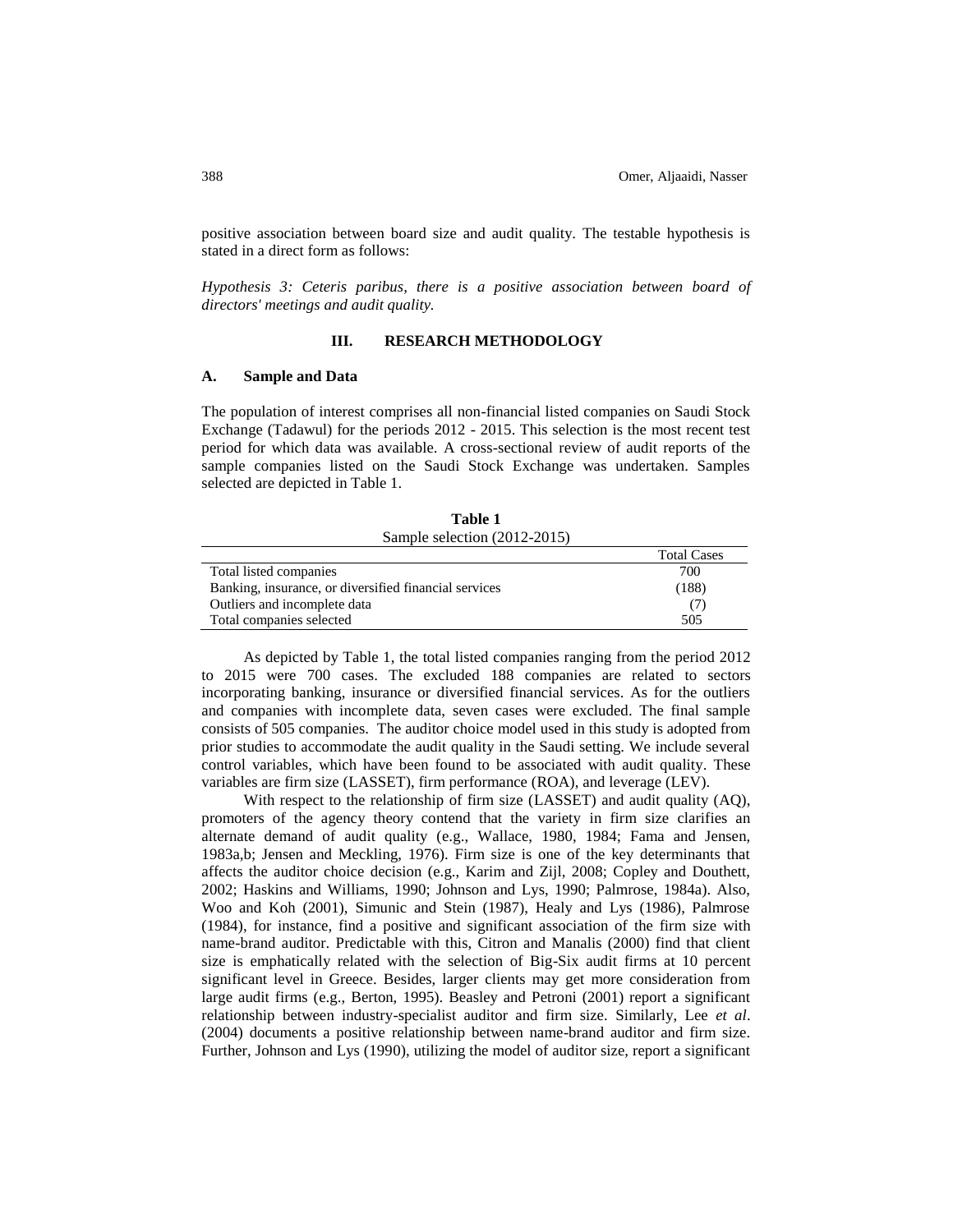and positive relationship before the switch and a significant negative relationship after the switch. This study relies on the assumptions of agency theory and expands the theoretical arguments and empirical findings of the prior studies discussed above by expecting a positive association between firm size and audit quality.

Regarding firm performance (ROA), audit quality (AQ), agency theory (e.g., Wallace, 1980, 1987; Fama and Jensen, 1983; Jensen and Meckling, 1976) and information suppression hypothesis (e.g., Grayson, 1999) conjuncture that there is a connection between firm performance and the auditor choice decision. Further, Schwartz and Menon (1985) demonstrate that, in line with the recommendation of the agency theory and the information suppression hypothesis, the change in a company's financial condition may create a change in the coveted bundle of audit services. Similarly, Woo and Koh (2001) report that auditors who are working with higher audit quality saw perceived audit and business risk will expand the audit procedures and apply more conservative accounting treatments. If there is a distressed circumstance, the incumbent auditor may resign. Besides, it is proving that organizations with unsound financial conditions may choose another auditor in the quintessence of getting more favorable audit reports (e.g., Citron and Taffler, 1992; Haskins and Williams, 1990). Further, Lindah (1994) and Johnson and Lys (1990) report that one sign of financial related trouble is a loss which may prompt auditor change. This study depends on the assumptions of agency theory, information suppression hypothesis expanding the theoretical arguments and empirically findings of the prior studies discussed above by expecting a positive association between firm performance and audit quality.

Concerning the relationship of firm leverage (LEV) and audit quality (AQ), agency hypothesis suggests that companies change in their demand for audit quality based on the degree of their leverage (e.g., Wallace, 1980, 1987; Fama and Jensen, 1983; Jensen and Meckling, 1976). As exhibited by past research, Lennox (1999a, 1999b, 2000) reports that leverage effectively affects audit reporting in companies based out of UK. By a similar method for token, Chow (1982) proposes that higher the proportion of debt in a company's capital structure, higher is the possibility of potential for wealth transfers from bondholders to shareholders. Accordingly, an independent auditor is required to improve the dependability of accounting information used to verify covenant compliance (e.g., Woo and Koh, 2001). Building on this, companies needing financing will initially check with local banks or financial institutions. Evidence indicates towards the fact that companies can decrease its interest rate by selection of a Big 6 audit firms (e.g., Mansi *et al*., 2009). Moreover, DeFond (1992) and Eichenseher and Shields (1989) confirm a positive relationship between auditor size and leverage. Similarly, Lee *et al*. (2004), Woo and Koh (2001), and DeFond (1992) report a significant positive relationship between leverage and selection/change among Big 4/non-Big 4 audit firms. In accordance with this, DeFond (1992) reports a significant positive link between auditor independence and leverage. With respect to auditor change model, Lee *et al*. (2004) and Woo and Koh (2001) report a significant positive relationship between leverage and auditor switch. Similarly, DeFond (1992) reports a significant positive association between leverage and a combined audit quality model. This study takes into consideration the assumptions of agency theory and expands the theoretical arguments and empirical findings of the prior studies discussed above by expecting a positive association between firm leverage and audit quality.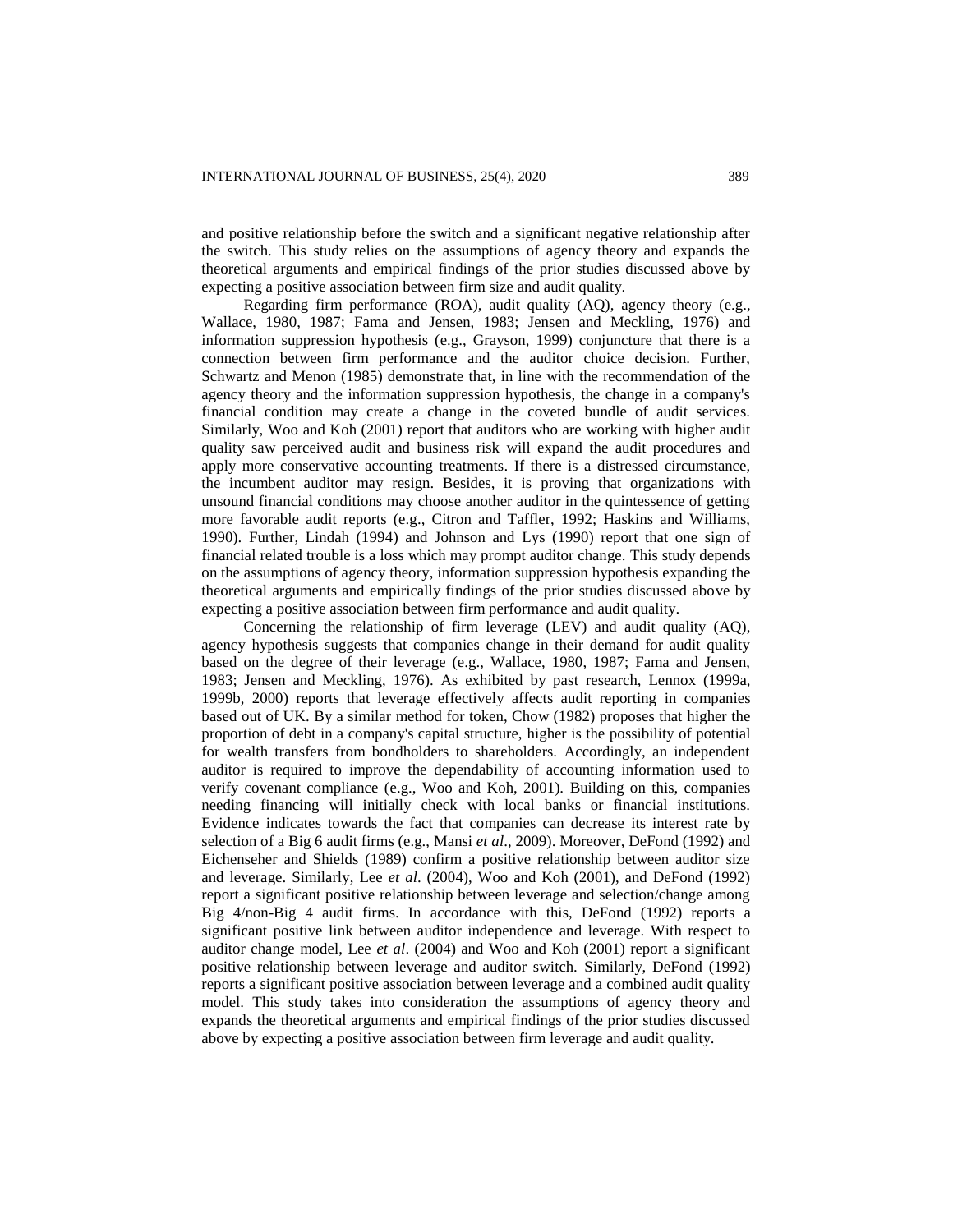## **B. Model Specification**

An agency cost framework is used to develop a model of auditor choice, i.e., the likelihood of a company using a quality-differentiated auditor. There are differences in the agency cost associations of the variables included in the study. The dependent variable is a dichotomous, nonmetric scale, measurement (either companies hire Big 4 audit firms or non-Big 4 audit firms). The pooled logistic regression model is utilized to estimate the binary nature of the dependent variable in this study:

Prob (Big 4 = 1) = 
$$
β_0 + β_1 ROYAL + β_2 BDSIZE + β_3 BDMEET
$$
  
+ Control variables + e (1)

where Prob  $(Big 4=1)$  = the estimated conditional probability of choosing Big 4 audit firm is a function of royal family representation, board size, board meetings, firm size, firm performance and leverage; BDROYAL = number of royal family members on the board; BDSIZE = number of board of directors' members; and BDMEET = number of board of directors' meetings during the year. Control variables include LASSET =  $log_{10}$ of the total assets; ROA = return on assets; LEV = total debt to total equity; and  $e =$ Error term.

# **IV. RESULTS AND DISCUSSIONS**

### **A. Descriptive Analysis**

Table 2 provides descriptive statistics and univariate test results for the variables classified by type of audit firms (Big-4/Non-Big-4).

| Descriptive statistics               |                                      |           |              |                   |  |  |
|--------------------------------------|--------------------------------------|-----------|--------------|-------------------|--|--|
|                                      | Mean                                 | Min       | Max.         | <b>Std.Dev</b>    |  |  |
|                                      | <b>Panel A: Continuous variables</b> |           |              |                   |  |  |
| <b>BDROYAL</b>                       | 0.30                                 | 0         | 4            | 0.636             |  |  |
| <b>BDSIZE</b>                        | 8.44                                 | 3         | 17           | 1.651             |  |  |
| <b>BDMEET</b>                        | 5.35                                 |           | 17           | 2.234             |  |  |
| <b>Control variables</b>             |                                      |           |              |                   |  |  |
| <b>LASSET</b>                        | 10268134317.3663                     | 1313042   | 340041000000 | 35767574896.20725 |  |  |
| <b>ROA</b>                           | .3922                                | $-0.79$   | 83.77        | 4.63547           |  |  |
| LEV                                  | 20.6399                              | $-23.54$  | 5147.60      | 310.52155         |  |  |
| <b>Panel B: Dichotomous variable</b> |                                      |           |              |                   |  |  |
|                                      | <b>Frequency</b>                     | Percent % |              |                   |  |  |
| Big4                                 | 328                                  | 65        |              |                   |  |  |
| Non-Big 4                            | 177                                  | 35        |              |                   |  |  |
| Total                                | 505                                  | 100       |              |                   |  |  |

| Table 2                |  |  |  |
|------------------------|--|--|--|
| Descriptive statistics |  |  |  |

Table 2 shows that a level of significant variation exists among companies included as a sample in this study. Panel A of Table 2 shows that the range of BDROYAL is from 0 to 4 with an average of 0.30 and a standard deviation of 0.636.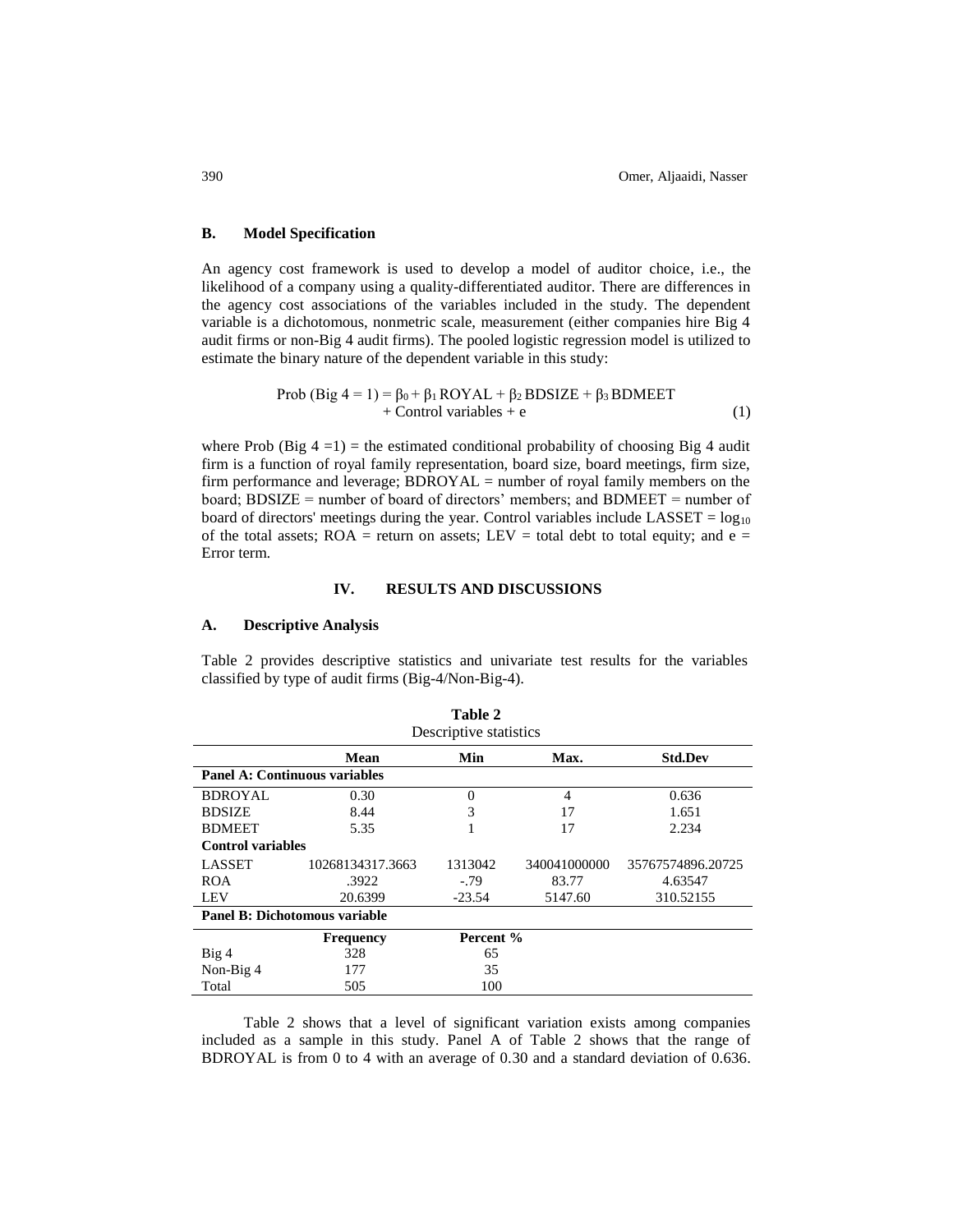About BDSIZE, it ranges from 3 to 17 with an average of 8.44 and a standard deviation of 1.651. As for the BDMEET, it ranges from 1 to 17 with an average of 5.35 and a standard deviation of 2.234. With respect to the control variables, the mean of FSIZE is S.R 10268134317.3663 with a maximum of S.R 340041000000 and a minimum of S.R 1313042 and a standard deviation of S.R 35767574896.20725. The range of ROA is from 83.77 to -.79 with a mean of .3922 and standard deviation of 4.63547. The LEV ranges from 5147.60 to -23.54 with an average of 20.6399 and a standard deviation of 310.52155.

Panel B of Table 2 exhibits that 328 firms (about 65 percent) in the sample are audited by Big 4 audit firms and 177 (about 35 percent) are audited by Non-Big 4 audit firms.

| Table 3                       |                  |               |                    |                      |            |     |
|-------------------------------|------------------|---------------|--------------------|----------------------|------------|-----|
| Spearman correlation analysis |                  |               |                    |                      |            |     |
|                               | <b>BDROYAL</b>   | <b>BDSIZE</b> | <b>BDMEET</b>      | <b>LASSET</b>        | <b>ROA</b> | LEV |
| <b>BDROYAL</b>                |                  |               |                    |                      |            |     |
| <b>BDSIZE</b>                 | $.130**$         |               |                    |                      |            |     |
| <b>BDMEET</b>                 | $-0.012$         | .060          |                    |                      |            |     |
| <b>LASSET</b>                 | $-.048$          | $.402**$      | .051               |                      |            |     |
| <b>ROA</b><br><b>LEV</b>      | .023<br>$-.102*$ | .010<br>.041  | $-.031$<br>$-.081$ | $-.017$<br>$.303***$ | $-.102*$   |     |

\*\*Correlation is significant at the 0.01 level (2-tailed). \*Correlation is significant at the 0.05 level (2-tailed).

Table 3 shows the correlation among variables. Since there is no correlation, value in the correlation matrix exceeds 0.80 or 0.90 and all the correlations are less than 0.40, which means that there is no multicollinearity problem.

# **B. Multivariate Analysis**

The descriptive and univariate analysis provides support to the prediction that there are differences in the audit quality chosen between companies audited by Big-4 and those audited by Non-Big-4 audit firms. However, the descriptive analysis does not consider any interrelationship among the independent variables and is, therefore, somewhat limited.

Multivariate logistic regression was used to evaluate the level of effect the test variables have on the decision of either choosing Big 4 audit firms or otherwise. Table 4 reports the estimated model coefficients, the associated significance test results and hold out the accuracy rates for the model. The *p*-values associated the chi-square with 6 degrees of freedom are statistically significant at 1% level ( $p = 0.000$ ), indicating a good fit. In addition, Table 4 portrays the Hosmer-Lemeshow's Goodness of Fit Test. In this study, the Hosmer-Lemeshow test statistics are greater than .05 (0.064), indicating that both models' fit is acceptable. The Cox and Snell  $R^2$  value for the model is 0.165. The Nagelkerke  $R^2$  value model is 0.227 and for the post-auditor-change model is 0.233. To conclude, the above measures indicate that the model can differentiate the companies that have chosen Big 4 audit firms from those have chosen non-Big 4 audit firms.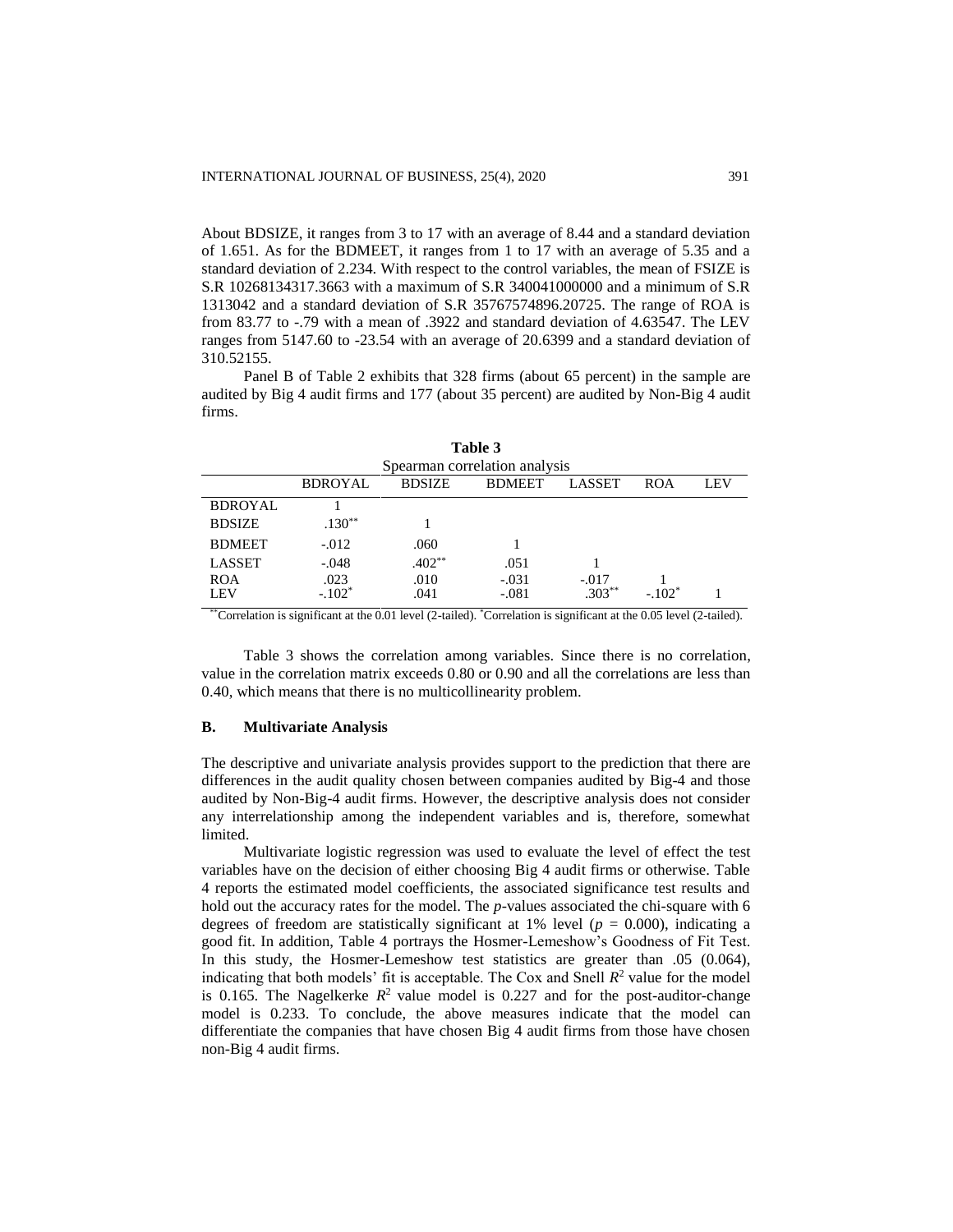| Results of logit regressions for auditor choice (Big-4/Non-Big-4) |                      |           |        |        |
|-------------------------------------------------------------------|----------------------|-----------|--------|--------|
| <b>Variables</b>                                                  | <b>Expected sign</b> | Coef.     | Z.     | P >  z |
| <b>BDROYAL</b>                                                    |                      | $-.429$   | 6.580  | 0.010  |
| <b>BDSIZE</b>                                                     | $^{+}$               | .147      | 4.051  | 0.044  |
| <b>BDMEET</b>                                                     | $^{+}$               | $-.092$   | 3.872  | 0.049  |
| <b>Control variables</b>                                          |                      |           |        |        |
| <b>LASSET</b>                                                     |                      | 1.203     | 38.027 | 0.000  |
| <b>ROA</b>                                                        |                      | .055      | 3.701  | 0.054  |
| LEV                                                               |                      | .000      | 1.635  | 0.201  |
| Constant                                                          |                      | $-11.130$ | 43.284 | 0.000  |
| Log Likelihood                                                    | 516.65               |           |        |        |
| Hosmer-Lemeshow                                                   | 0.06                 |           |        |        |
| Chi <sup>2</sup> (6)                                              | 83.18                |           |        |        |
| Prob > Chi <sup>2</sup>                                           | 0.00                 |           |        |        |
| Nagelkerke $R^2$                                                  | 22.70                |           |        |        |
| Coxsnell $R^2$                                                    | 16.50                |           |        |        |
| Correctly Classified (%)                                          | 73.40                |           |        |        |

**Table 4**

The results of the pooled logic regression show a negative coefficient for BDROYAL (-.429) and statistically significant (*p*-value = 0.005, one-tailed significance)<sup>1</sup>. This result is consistent with the prediction of substitution hypothesis of agency theory. Hence, this result provides support for hypothesis  $H_1$ . This implies that the existence of royal family members on the board of directors means more powerful impact in terms of internal monitoring and, consequently, it substitutes the external monitoring demand for higher audit quality in Saudi context. This result is consistent with Alzahrani and Che-Ahmad (2015). With respect to the association of BDSIZE and AQ, the results of this study illustrate a positive coefficient (.147) and statistically significant ( $p$ -value = 0.022, one-tailed significance). This result is in line with the suggestion of agency theory and the previous empirical research (Chen and Zhou, 2007; Abdul Rahman and Mohamed Ali, 2006). This result provides support to hypothesis H2. An explanation for this result may point towards the fact that the increase in the number of board of directors gives a tendency of improving the monitoring role of the board in hiring higher audit quality in the Saudi setting. As for the association of BDMEET and AQ, the results reveal a negative coefficient (-.092) and statistically significant (*p*-value = 0.025, one-tailed significance). This result is inconsistent with the prediction of agency theory. Hence, this result does not provide a support for hypothesis  $H_3$ . A justification to this result may be attributed to what has been documented by Aljifri and Moustafa (2007). They indicate that a typical Arab firm does not select their board members optimally which often results in lack of coordination, communication and decision-making issues. These are barriers to internal improvements in the effectiveness of corporate governance practices including demanding high quality of audit. Therefore, board of directors do not use the limited time they have together for exchanging meaningful ideas. Various formalities and presentation of reports may take a big portion of the board meetings than utilizing this time to efficiently monitor management that, in turn, may influence the level of audit quality demand (Lipton and Lorsch, 1992).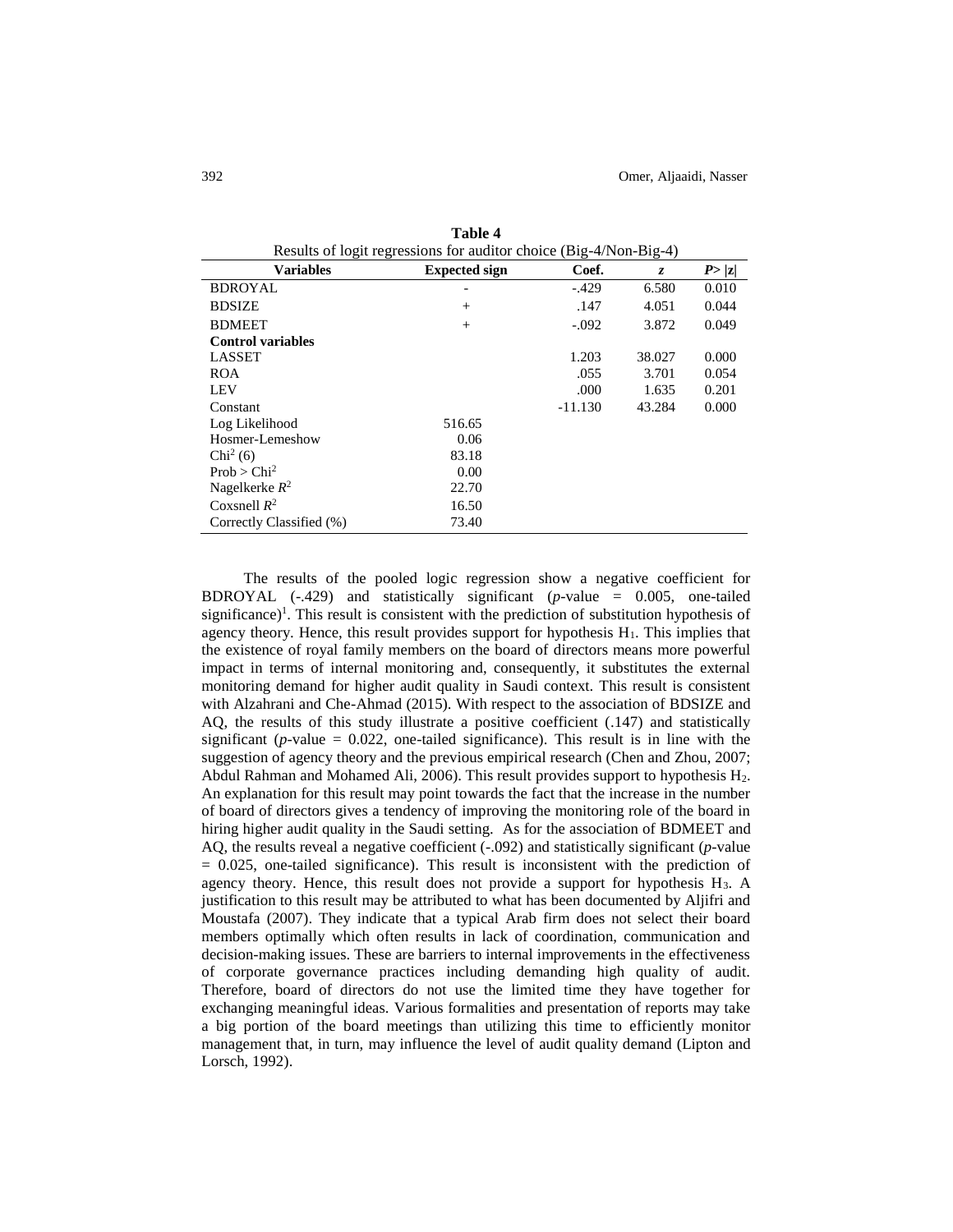## **V. CONCLUSIONS AND IMPLICATIONS**

The main objective of this study is to examine the association of royal family members on the board, board size, and board meetings with audit quality of 505 observations listed on Saudi Stock Exchange (Tadawul) between 2012–2015. This study identifies two audit firm types: (1) Big-4 auditors and (2) Non-Big-4 auditors. Using the pooled logic regression, this study finds that the likelihood that Big 4 audit firms is chosen decreases with the increase in the number of royal family members holding the board of director position. This result provides support to the substitution hypothesis in the Saudi setting. The substitution affect suggests corporate governance mechanisms have alternatives for each other. Especially, governance mechanisms are substitutable which demonstrates that substitution hypothesis may fundamentally foresee audit quality, where monitoring through the substitution of high external audit quality with internal governance devices so lesser audit quality winds up plainly recognized. Therefore, the demand for higher audit quality in Saudi context is decreased through the presence of powerful monitoring device in the form of royal family members on the board as an internal monitoring mechanism substitute for the external one. This result is in line with the empirical evidence reported by Alzahrani and Che-Ahmad (2015).

Constraints of the study lie in the auditor choice model which is developed by predicting an association between agency cost factors and auditor choice decision. One implication of this study is that auditor choice model is designed to demonstrate a relationship and not a causal association. It may be the case that large audit firms demand large auditees with high financial performance. Ahmad *et al*. (2006) report that the audit engagement process is probably going to be more mind boggling than just inferred in the auditor choice model and is probably going to experience several phases before audit firms accept to sign the audit engagement with the auditee.

One vital implication of these findings identifies with the issue of auditor independence in Saudi Arabia. Saudi government, securities exchange, accounting and auditing regulators would improve and add new pieces of knowledge from this study as far as the degree to which regulations, laws, decrees and resolutions are actualized by both auditees and auditors. The consequences of the current study are that banks could obtain the results of this study in assessing the financial position of the companies in the Saudi setting. Importantly, the audited financial statements contain information that benefit the banks to rely on mandating bond covenants. In addition to this, credit decisions made by banks are resolved in view of audited financial statements. Along these lines, audit opinions are the very pinnacle of imperative for any lending institution. The audited financial statements are of importance to the investors as well as financial analysts to identify the issues concerning bonds, interest rates and every other related decision in Saudi business environment. Similarly, expanded comprehension and prediction of corporations' events are essential to this user group.

A wide range of audit firms would benefit by an expanded comprehension of the audit market condition in the Saudi setting. This open door would help them in assessing the respectability of proceeding with their present strategies and policies to pull in new clients, hence upgrading the positive strategies and policies while correcting the negative ones. For example, the audit firm may decide to alter its audit proposal, change the audit team or staff, or potentially make any other sensible alteration that would build its opportunity to remain with the current client and draw in new ones.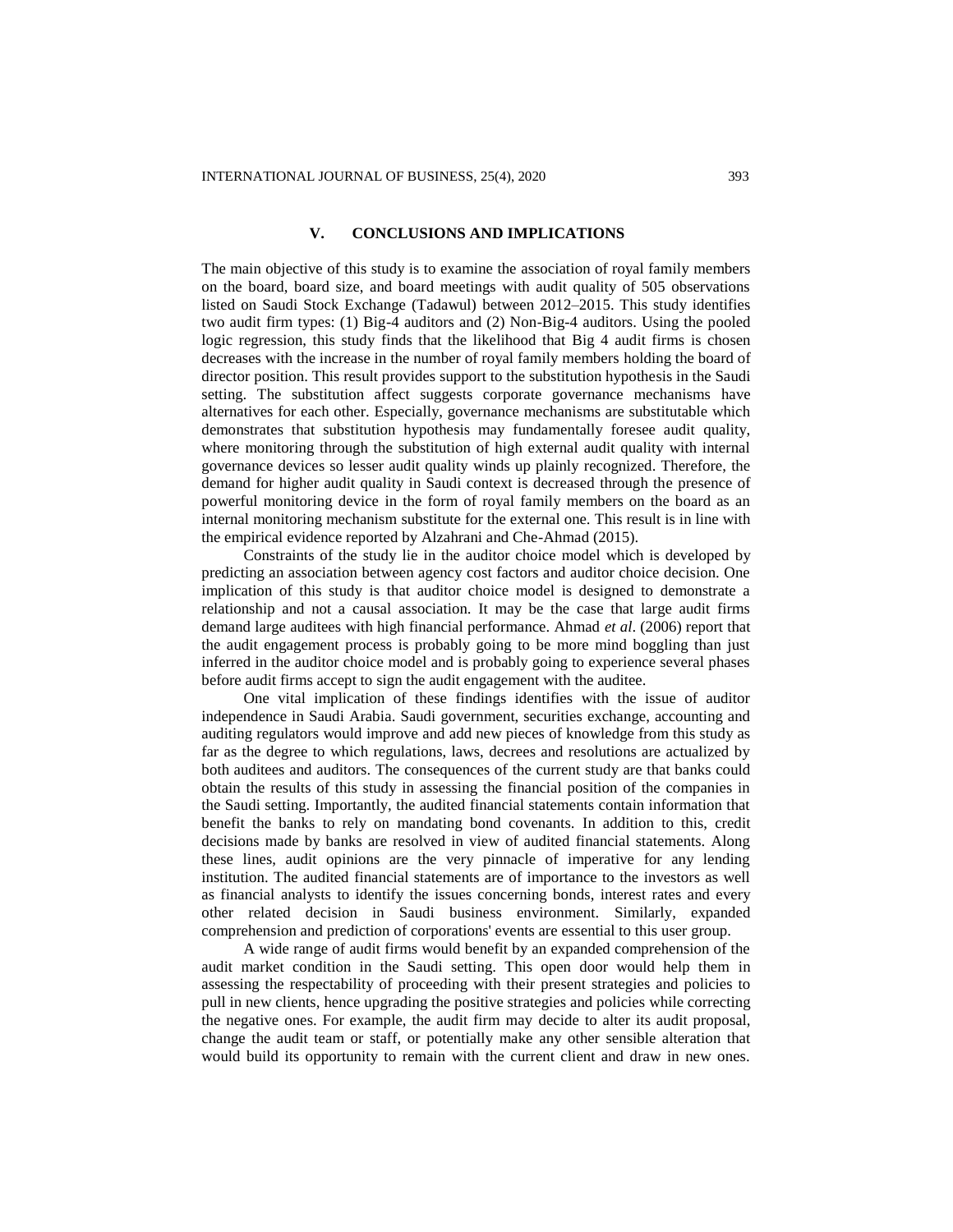Further, the findings of this study will be important for the analysts and scholarly group because of an absence of systematic researches investigating the auditor choice issues in the Saudi context and therefore, this study would provide reliable pieces of information about GCC markets to rely on.

There are several opportunities for future research. First, introduce other agency cost variables that are empirically found to have an association with auditor choice such as firm growth, complexity and new financing. Second, introduce corporate governance mechanisms such as other board of directors, audit committee characteristics and ownership types. Further, future studies may realize the importance of replicating the current study to identify its validity in different GCC country settings, in a different time span and with a different sample in terms of size and type. Therefore, the current study may work as a premise for future research to rely on in making a deep understanding of the GCC audit market services.

#### **ENDNOTE**

1. The two-tailed values have been divided by 2 to generate one-tailed significant values.

# **REFERENCES**

- Abbott, L., and S. Parker, 2000, "Auditor Selection and Audit Committee Characteristics," *Auditing*, 19(2), 47-66.
- Abdel-Khalik, A.R. 1993, "Why do Private Companies Demand Auditing? A Case for Organizational Loss of Control," *Journal of Accounting, Auditing and Finance*, 8(1), 31-52.
- Abdul Rahman, R., and F. Haneem Mohamed Ali, 2006, "Board, Audit Committee, Culture and Earnings Management: Malaysian Evidence," *Managerial Auditing Journal*, 21(7), 783-804.
- Adams, R.B., and D. Ferreira, 2007, "A Theory of Friendly Boards," *The Journal of Finance, 62*(1), 217-250.
- Al-Ghamdi, M., and M. Rhodes, 2015, "Family Ownership, Corporate Governance and
- Performance: Evidence from Saudi Arabia," *International Journal of Economics and Finance,* 7(2), 78-89.
- Aljifri, K., and M. Moustafa, 2007, "The Impact of Corporate Governance Mechanisms on the Performance of UAE Firms: An Empirical Analysis," *Journal of Economic and Administrative Sciences*, 23(2), 71-93.
- Anderson, D., D. Stokes, and I. Zimmer, 1993, "Corporate Takeovers and Auditor Switching," *Auditing,* 12(1), 65.
- Al-Hussaini, A., and W. Al-Sultan, 2008, "Development of Enforcement Mechanisms Following Adoption of International Accounting Standards in the Gulf Co-Operation Council Member States," *International Journal of Business Strategy, 8*(3), 50-71.
- Al-Shammari, B., P. Brown, and A. Tarca, 2008, "Development of Enforcement Mechanisms Following Adoption of International Accounting Standards in the Gulf Cooperation Council Member States," *Working paper,* University of Western Australia. Available at http://ssrn.com/author= 106179.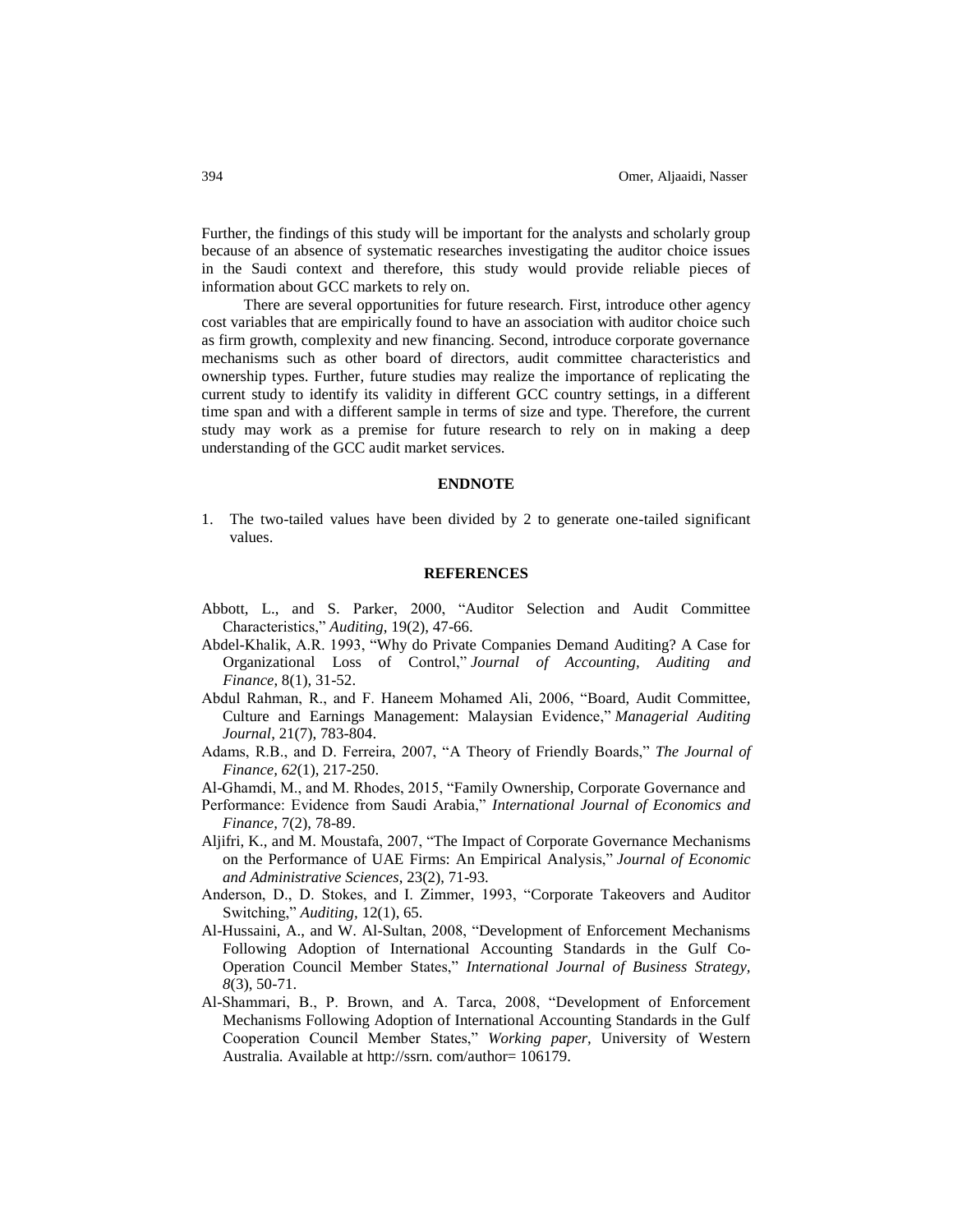- Al-Shammari, B., P. Brown, and A. Tarca, 2008, "An Investigation of Compliance with International Accounting Standards by Listed Companies in the Gulf Co-Operation Council Member States," *The International Journal of Accounting,* 43(4), 425-447.
- Alshammari, S. 2014, "Corporate Governance and Audit Quality: The Case of Kuwait," A Ph.D. Dissertation Submitted to the School of Business at Bond University. Retrieved from epublications.bond.edu.au
- Arnett, H. and P. Danos, 1979, *CPA Firm Viability*. Ann Arbor, MI: University of Michigan.
- Asiri, B., 2008, "Testing Weak-Form Efficiency in the Bahrain Stock Market," *International Journal of Emerging Markets,* 3(1), 38-53.
- Alzharani, A.M., and A. Che-Ahmad, 2015, "Royal Family Members and Firm Performance: Evidence from Kingdom of Saudi Arabia," *Accounting and Taxation*  7(2), 29-42.
- Beasley, M.S., and K.R. Petroni, 2001, "Board Independence and Audit-Firm Type," *Auditing: A Journal of Practice and Theory, 2*0(1), 97-114.
- Bley, J., and K. Chen, 2006, "Gulf Cooperation Council (GCC) Stock Markets: The Dawn of a New Era," *Global Finance Journal,* 17(1), 75-91.
- Byrne, J.A., 1996, "The National Association of Corporate Directors' New Guidelines Won't Tolerate Inattentive, Passive, Uninformed Board Members," *Business Week*, 25.
- Carcello, J., D. Hermanson, T. Neal, and R. Riley Jr, 2002, "Board Characteristics and Audit Fees," *Contemporary Accounting Research,* 19(3), 365-384.
- Cassell, C.A., G.A. Giroux, L.A. Myers, and T.C. Omer, 2012, "The Effect of Corporate Governance on Auditor-Client Realignments," *Auditing: A Journal of Practice and Theory,* 31(2), 167-188.
- Che Ahmad, A., K. Houghton, and N. Yusof, 2006), "The Malaysian Market for Audit Services: Ethnicity, Multinational Companies and Auditor Choice," *Managerial Auditing Journal,* 21(7), 702-723.
- Chahine, S., and N.S. Tohmé, 2009, "Is CEO Duality Always Negative? An Exploration of CEO Duality and Ownership Structure in the Arab IPO Context," *Corporate Governance: An International Review,* 17(2), 123-141.
- Chen, K., and J. Zhou, 2007, "Audit Committee, Board Characteristics, and Auditor Switch Decisions by Andersen's Clients," *Contemporary Accounting Research,*  24(4), 1085-117.
- Chow, C., 1982, "The Demand for External Auditing: Size, Debt and Ownership Influences," *The Accounting Review,* 57(2), 272-291.
- Citron, B., and G. Manalis, 2000, "The International Audit Firms As New Entrants–An Empirical Analysis of Auditor Selection in Greece," *Discussion Paper,* City University Business School.
- Citron, D.B., and R.J. Taffler, 1992, "The Audit Report Under Going Concern Uncertainties: An Empirical Analysis," *Accounting and Business Research*, 22(88), 337-345.
- DeFond, M.L., 1992, "The Association between Changes in Client Firm Agency Costs and Auditor Switching," *Auditing: A Journal of Practice and Theory,* 11(1), 16-31.
- Dopuch, N., 1984, "The Demand for Quality-Differentiated Audit Services in an Agency-Cost Setting: An Empirical Investigation: Discussion," *Auditing Research Symposium*, 253-263.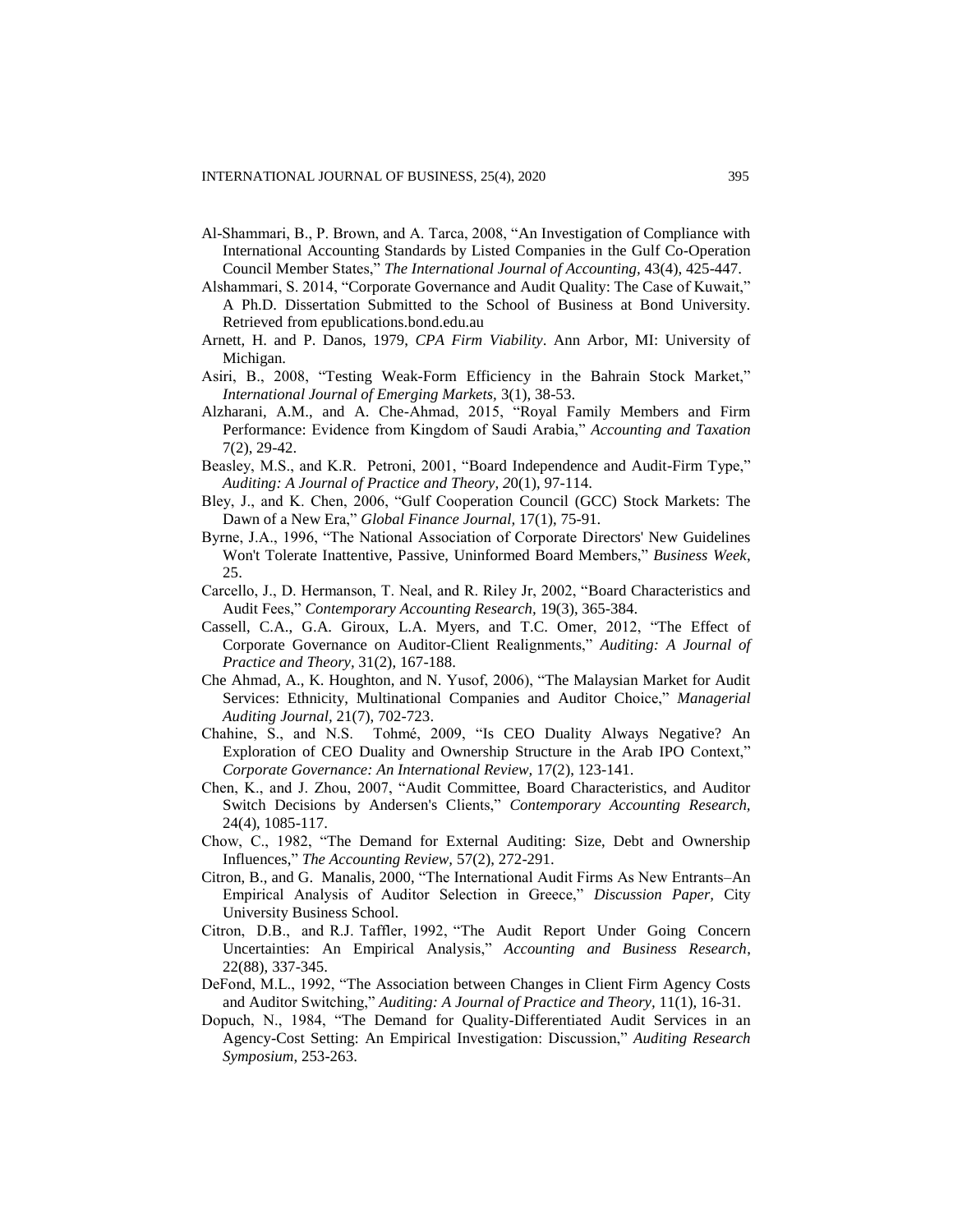- Eichenseher, J.W, and D. Shields, 1989, "Corporate Capital Structure and Auditor Fit," *Advances in Accounting: A Research Annual,* 1, 39-56.
- Fama, E., and M. Jensen, 1983a, "Separation of Ownership and Control," *The Journal of Law and Economics*, 26(2), 301-325.
- Fama, E., and M. Jensen, 1983b. "Agency Problems and Residual Claims," *The Journal of Law and Economics*, 26(2), 327-349.
- Francis, J., and E. Wilson, 1988, "Auditor Changes: A Joint Test of Theories Relating to Agency Costs and Auditor Differentiation," *The Accounting Review,* 63(4), 663- 682.
- Francis, J.R., E.L. Maydew, and H.C. Sparks, 1999, "The Role of Big 6 Auditors in the Credible Reporting of Accruals," *Auditing: A Journal of Practice and Theory,* 18(2), 17-34.
- Ginsberg, A., and N. Venkatraman, 1985, "Contingency Perspectives of Organizational Strategy: A Critical Review of the Empirical Research," *The Academy of Management Review,* 10(3), 421-434.
- Grayson, M., 1999, "An Empirical Test of Auditor Switching as a Means to Delay the Revelation of Bad News," *Working paper,* School of Business, Jackson State University.
- Gulf Base, 2009, "GCC Economic Overview," Retrieved September, 2009, from http://w The National Association of Corporate Directors' New Guidelines won't Tolerate Inattentive, Passive, Uninformed Board Members," *Business Week*, 25.ww.gulfbase.com/Site/Interface/The GCC/gccoverview.html.
- Hawkamah, The Institute for Corporate Governance and IFC, International Finance Corporation, 2008, "Corporate Governance Survey of Listed Companies and Banks Across the Middle East and North Africa," Available at [http://www.hawkamah.org.](http://www.hawkamah.org/)
- Harabi, N., 2007, "State of Corporate Governance in Arab Countries: An Overview," *MPRA unpublished paper*, MPRA: Munich Personal RePEc Archive, Retrieved August 12, 2009, from http://mpra.ub.uni-muenchen.de/4566/.
- Hermanson, T., S. Aro, and C.L. Bennett, 1994. "Finland's Health Care System: Universal Access to Health Care in a Capitalistic Democracy," *Journal of the American Medical Association*, 271(24), 1957-1962.
- Haskins, M., and SD. Williams, 1990, "A Contingent Model of Intra-Big Eight Auditor Changes," *Auditing: A Journal of Practice and Theory,* 9(3), 55-74.
- Houqe, M.N., T.van Zijl, K. Dunstan, and A.W Karim, 2012, "The Effect of IFRS Adoption and Investor Protection on Earnings Quality around the World," *The International Journal of Accounting*, 47(3), 333-355.
- Hudaib, M., and T.Cooke, 2005, "The Impact of Managing Director Changes and Financial Distress on Audit Qualification and Auditor Switching," *Journal of Business Finance and Accounting,* 32(9-10), 1703-1739.
- Hussain, M., M.M. Islam, A. Gunasekaran, and K. Maskooki, 2002, "Accounting Standards and Practices of Financial Institutions in GCC countries*," Managerial Auditing Journal,* 17(7), 350-362.
- Jensen, M., and W. Meckling, 1976, "Theory of the Firm: Managerial Behavior, Agency Costs, and Capital Structure," *Journal of Financial Economics,* 3(4), 305- 360.
- Johnson, and Lys, 1990, "The Market for Audit Services: Evidence from Voluntary Auditor Changes," *Journal of Accounting and Economics,* 12 (1-3), 281-308.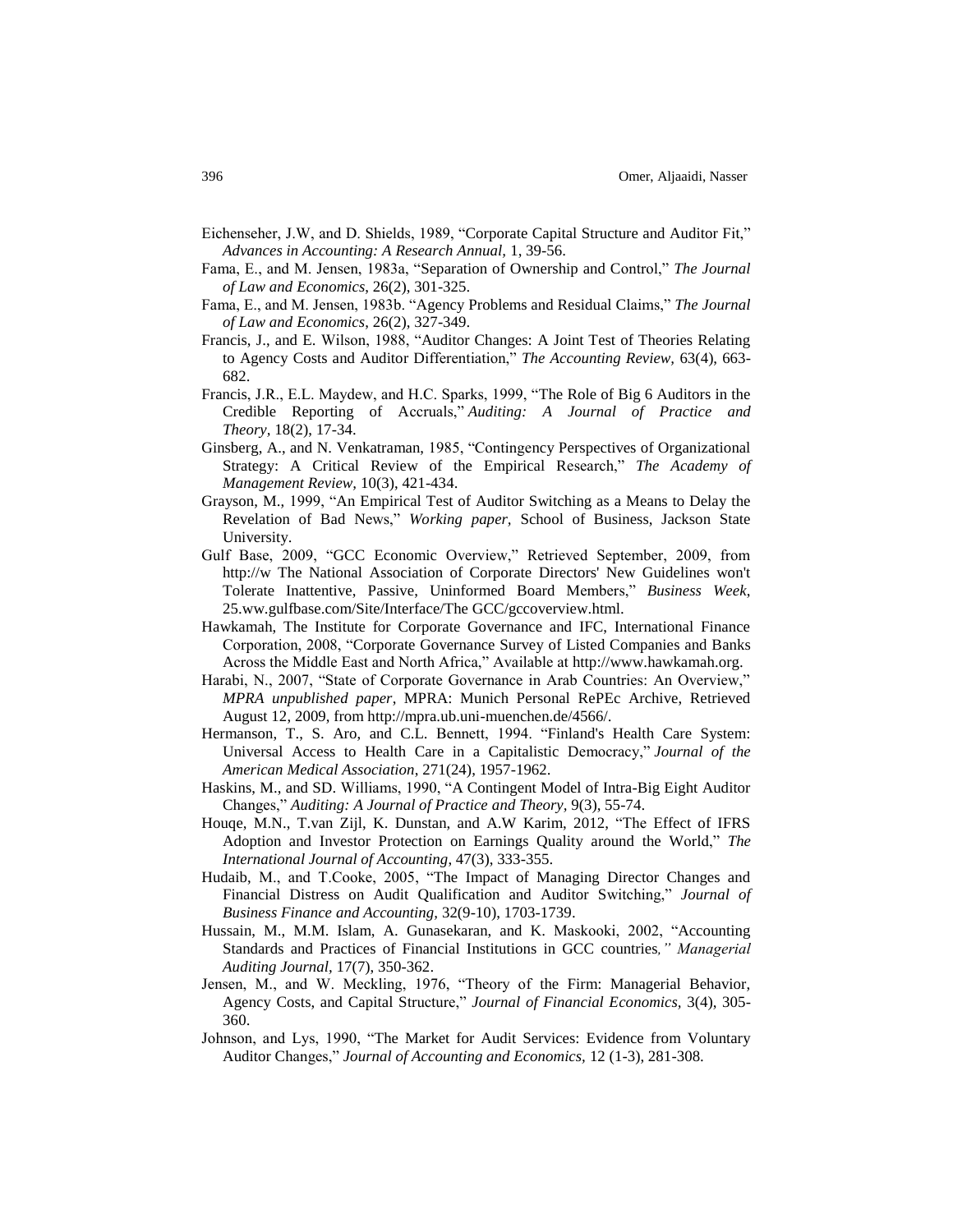- Knapp, M.C., and F. Elikai, 1988, "Auditor Changes: A Note on The Policy Implications of Recent Analytical and Empirical Research*," Journal of Accounting, Auditing and Finance,* 3(1), 78-86.
- Knechel, W.R., 2001, *Auditing: Assurance and Risk* (2nd ed.). South Western College Publishing.
- Lee, H., V. Mande, and R. Ortman, 2004, "The Effect of Audit Committee and Board of Director Independence on Auditor Resignation," *Auditing: A Journal of Practice and Theory,* 23(2), 131-146.
- Lennox, C., 1999a, "Non-Audit Fees, Disclosure and Audit Quality," *European Accounting Review,* 8(2), 239-252.
- Lennox, C., 2000, "Do Companies Successfully Engage in Opinion-Shopping? Evidence from the UK," *Journal of Accounting and Economics, 29*(3), 321-337.
- Lennox, C.S., 1999b, "Audit Quality and Auditor Size: An Evaluation of Reputation and Deep Pockets Hypotheses," *Journal of Business Finance and Accounting,*  26(7‐8), 779-805.
- Lindah. F.W., 1994, "How Much Do We Know About Auditor Changes? The Effect of Observed and Unobserved Heterogeneity," *Working paper,* George Washington University.
- Lipton, M., and J.W. Lorsch, 1992, "A Modest Proposal for Improved Corporate Governance," *The Business Lawyer*, 59-77.
- Meyer, K.E., 2006, "Asian Management Research Needs More Self-Confidence," *Asia Pacific Journal of Management*, 23(2), 119-137.
- Omran, M.M., A. Bolbol, and A. Fatheldin, 2008, "Corporate Governance and Firm Performance in Arab Equity Markets: Does Ownership Concentration Matter?" *International Review of Law and Economics,* 28(1), 32-45.
- Palmrose, Z. 1984a, "Size Related Surrogates for Quality and the Pricing of Audit Services," *Unpublished Working Paper,* University of California-Berkeley.
- Palmrose, Z.V., 1984b, "The Demand for Quality-Differentiated Audit Services in an Agency-Cost Setting: An Empirical Investigation. *In Proceedings of the Sixth Symposium on Auditing Research, edited by AR Abdel-Kahlik and I. Solomon, University of Illinois Press, Champaign* (pp. 229-252).
- Siala, F., F. Adjaoud, and C. Mamoghli, C. 2009, "The Combined Effect of External Auditor Reputation and Internal Corporate Governance on Performance," *Journal of Academy of Business and Economics*, 9(2), 16-29.
- Schwartz, K., and K. Menon, 1985, "Auditor Switches by Failing Firms," *Accounting Review,* 60(2), 248-261.
- Shuaib, A., 1999, "Financial Reporting in the GCC Member Countries," The 11th Asian-Pacific Conference on International Accounting Issues, Melbourne.
- Simunic, D.A, and M.T. Stein, 1987, *Product Differentiation in Auditing, Auditor Choice in the Market for Unseasoned New Issues*. Vancouver, B.C.: Canadian Certified General Accountants'' Research Foundation, No. 13.
- Vafeas, N., 1999, "Board Meeting Frequency and Firm Performance," *Journal of Financial Economics*, 53(1), 113-142.
- Wallace, W., 1980, *The Economic Role of the Audit in Free and Regulated Markets.* Graduate School of Management*,* University of Rochester.